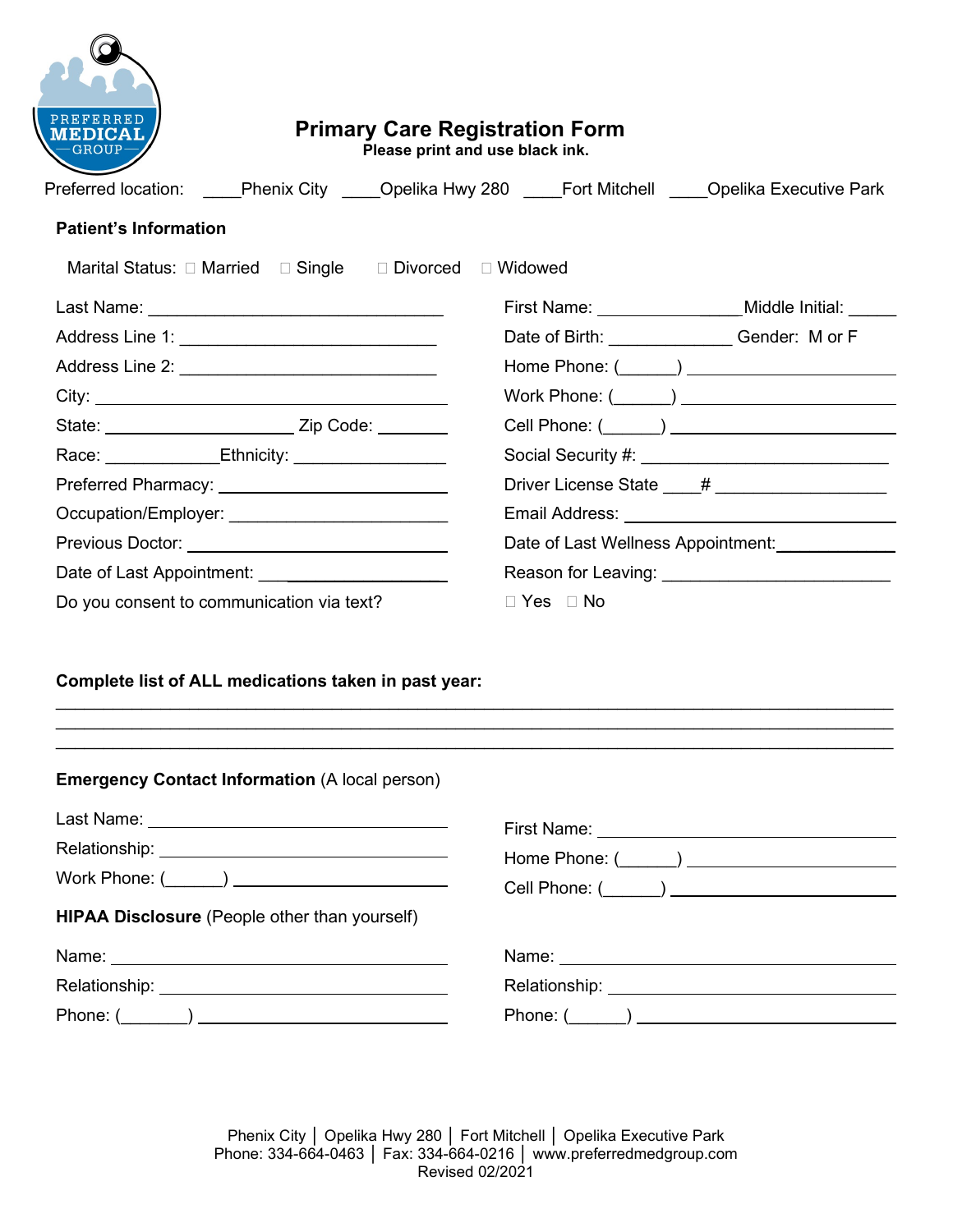**Subscriber Information** Please provide all applicable insurances. Not providing all the insurance information will result in a delay in making your first appointment.

|                                                                                                                                                                                                                                | First Name: _____________________Middle Initial: ______                                                       |  |  |
|--------------------------------------------------------------------------------------------------------------------------------------------------------------------------------------------------------------------------------|---------------------------------------------------------------------------------------------------------------|--|--|
|                                                                                                                                                                                                                                | Date of Birth: Gender: M or F                                                                                 |  |  |
|                                                                                                                                                                                                                                | Home Phone: (______) ________________________                                                                 |  |  |
| City:                                                                                                                                                                                                                          | Work Phone: (______) _______________________                                                                  |  |  |
|                                                                                                                                                                                                                                | Cell Phone: (______) _______________________                                                                  |  |  |
| Social Security #: \\\espices\\\espices\\\espices\\\espices\\\espices\\\espices\\\espices\\\espices\\espices\\espices\\espices\\espices\\espices\\espices\\espices\\espices\\espices\\espices\\espices\\espices\\espices\\espi |                                                                                                               |  |  |
| Primary Insurance Company: _______________________                                                                                                                                                                             | Subscriber ID Number: ___________________________                                                             |  |  |
|                                                                                                                                                                                                                                |                                                                                                               |  |  |
|                                                                                                                                                                                                                                | Secondary Insurance Company: ___________________________________Subscriber ID Number: _______________________ |  |  |
|                                                                                                                                                                                                                                |                                                                                                               |  |  |

## **How did you hear about us? Check One**

| Friend       | ⊤∖         | Advertisement | Google/Internet | <b>Yellow Pages</b>   |
|--------------|------------|---------------|-----------------|-----------------------|
|              |            |               |                 |                       |
| Newspaper Ad | PR Manager | Facebook      | <b>OBGYN</b>    | Other: please explain |

### **CONSENT FOR EXAMINATION, MEDICAL TREATMENT AND CONDITIONS OF EXAMINATION**

Consent is hereby given to perform any and all examinations, tests, procedures, and treatments necessary and/or advisable; and in an emergency, without the presence of parents or responsible adults. I hereby authorize examination and treatment of the above-named patient by the physicians and physician extenders employed by Preferred Medical Group. I realize that the practice of medicine is not an exact science, and I acknowledge that no guarantees have been made to me as to the result of treatments or examination in this practice.

### **INFORMATION CONCERNING FILING A CLAIM WITH YOUR INSURANCE COMPANY**

If we participate with your primary insurance, Preferred Medical Group will gladly file a claim for you. We will allow your insurance company up to 45 days from the date of service to pay the claim. If your insurance company fails to fully compensate Pinnacle Enterprises PC within this time frame, any unpaid balance becomes your sole responsibility.

### **CONSENT TO OFFICE POLICIES AND PROCEDURES**

- I understand that Preferred Medical Group has a smoke free office for the health and wellbeing of all patients, parents and staff, and agree to come to the office without the smell of cigarette smoke on my clothing or personal possessions.
- I understand that Preferred Medical Group does not allow eating or drinking in its offices in order to maintain sanitary facilities for all patients and staff.

Phenix City │ Opelika Hwy 280 │ Fort Mitchell │ Opelika Executive Park Phone: 334-664-0463 │ Fax: 334-664-0216 │ www.preferredmedgroup.com Revised 02/2021